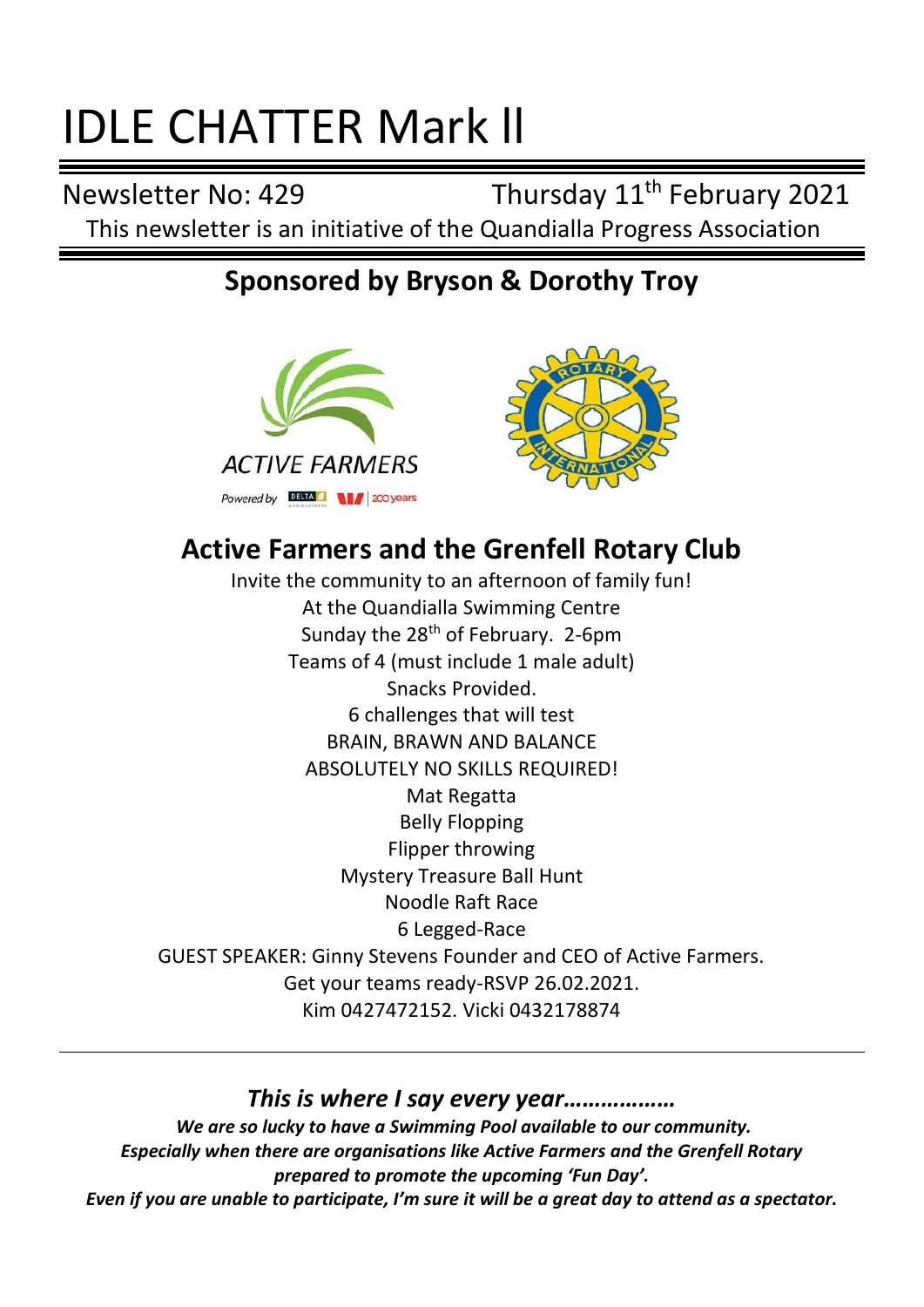#### **SPECIAL BIRTHDAY WISHES to a Past Resident of Quandialla**

*Congratulations are extended to Yvonne Allen (nee Troth) who celebrated her 93rd Birthday on Monday 8th February with family and friends in Mornington.*



 In 1919 Yvonne's parents Les and Irene Troth were married and made their home on "Oakville" where they raised their 10 children 5 boys and 5 girls, Yvonne was born in 1929.

 Yvonne married Don Allen and had 8 children and settled on a dairy farm in Tasmania for 26 years before moving to Mornington, Victoria. Yvonne still has fond memories of growing up in the farming community of a young and growing Quandialla, and today Yvonne still has a strong connection to our small village with 2 daughters Hazel and Penny currently residing in the village.

I love reporting the celebration of another milestone birthday especially for those lucky enough to celebrate 90 or 90 plus.

On behalf of IC Readers and friends from Quandialla I would like to wish Yvonne all the Best Wishes and Belated Birthday Returns on reaching 93 years of age.

## **QUANDIALLA COMMUNITY HEALTH CENTRE**

Starting: Monday 8th February 2021 Opening Hours: 9am – 2pm Four Days a Week

Walk In Clinic from 9am – 10am on Monday, Tuesday & Thursday Appointment ONLY on Wednesday (Phone: 6347 1200)

The Health Clinic will be CLOSED on Friday.

## **BLAND HOTEL**

**OPENING – 12 midday** Monday – Saturday Phone: 63471253



The Bistro is operating for Dine In or Take Away Meals from the normal Bistro's Menu Lunch 12 midday to 2pm & Dinner 6.30pm to 8.30pm, Mon – Sat

**BOOKINGS ESSENTIAL FOR MEALS when Dining IN**

Pizza on Wednesday nights

*PLUS Groceries ………..*

Fresh bread 3 x week – Papers – Hot coffee!!!!!! Fruit / Veg & other necessities – Best meat pies (available frozen as well) & Car and Truck Batteries & Oil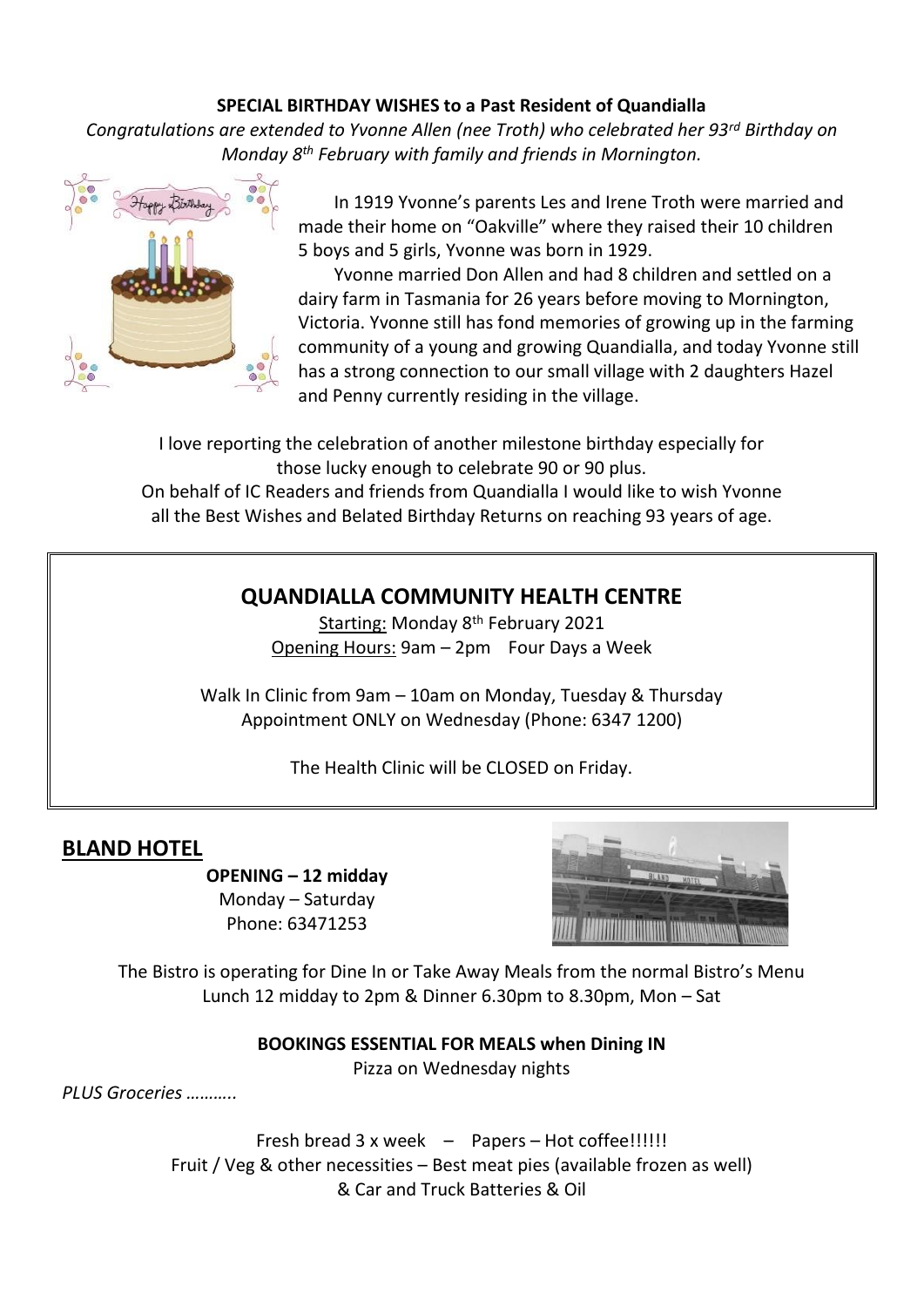## **QUANDIALLA FRIDAY NIGHT JACKPOTS:**

#### **Bland Hotel Poker Jackpot Draw ………………………….**

Last week the Jackpot was not claimed so this week you have 4 chances to win a meat tray and a chance to choose the Joker Card and you can take home \$320.

#### **Quandialla Bowling Club Draws …………………..**

The Riverina Club Draw was not claimed last Friday, so, this week it will jackpot to \$2500. The Members Club Draw was claimed by Nathan P so, this week it will start again at \$50.

Remember if your badge number is drawn for any of the jackpots.

YOU MUST BE AT THE CLUB to claim your prize when it is announced.

#### *Good Luck Everyone*

#### **QUANDIALLA SOLDIERS MEMORIAL HALL & PROGRESS ASSOCIATION**

The next General Meeting will be held on Wednesday 24th February at 7.30pm at the Bland Hotel Dining Room.

All Welcome

#### **HOW EASILY IT COULD HAPPEN REMEMBER COVID is JUST AROUND the CORNER**

A Quandialla couple had to travel to Sydney for medical appointments recently. All went well and they were heading home via Wollongong way. Why I'm not sure, but there would be a good reason if you asked them. They drove into Bulli and decided to stop for lunch at the Bulli Beach Café. This unsuspecting couple enjoyed their lunch, left and headed home. Not knowing they would be receiving notification the next day.

Yes, that was the café that was visited by the Wollongong man that made the national news who was travelling home after 14 days of quarantine with a negative test result, but unknowingly had the virus.

Thankfully, diners including our couple and the infected traveller were doing the right thing by signing in using the QR Code. The information compiled from those scans enabled notifications to be sent to those who were required to be tested.

Our couple received notification that they were a casual contact, as they had left soon after the man with the virus arrived. Not sure they were told to be tested but they did travel to Grenfell, both were tested, and both received a negative result.

With a negative result they are allowed to move around the community again, but they have made the choice to stay at home for the next 14 days, just to be on the safe side, as no-one wishes to bring this virus back to our small community, and I thank them for that.

This story is true and I'm sure you will hear all the details from my source when he comes out of self-quarantine. However, it was told to me with permission to put in IC, mainly to let people know COVID is out there and everyone needs to be on guard especially when travelling and continue to sign in where required. It is better to know quickly if you have been in contact with the virus, no one wants to give it to a loved one, especially one with health issues.

RALPH RICHARDS SEPTICS: Call for a Quote: Phone 0457 821965 or 0477 094193